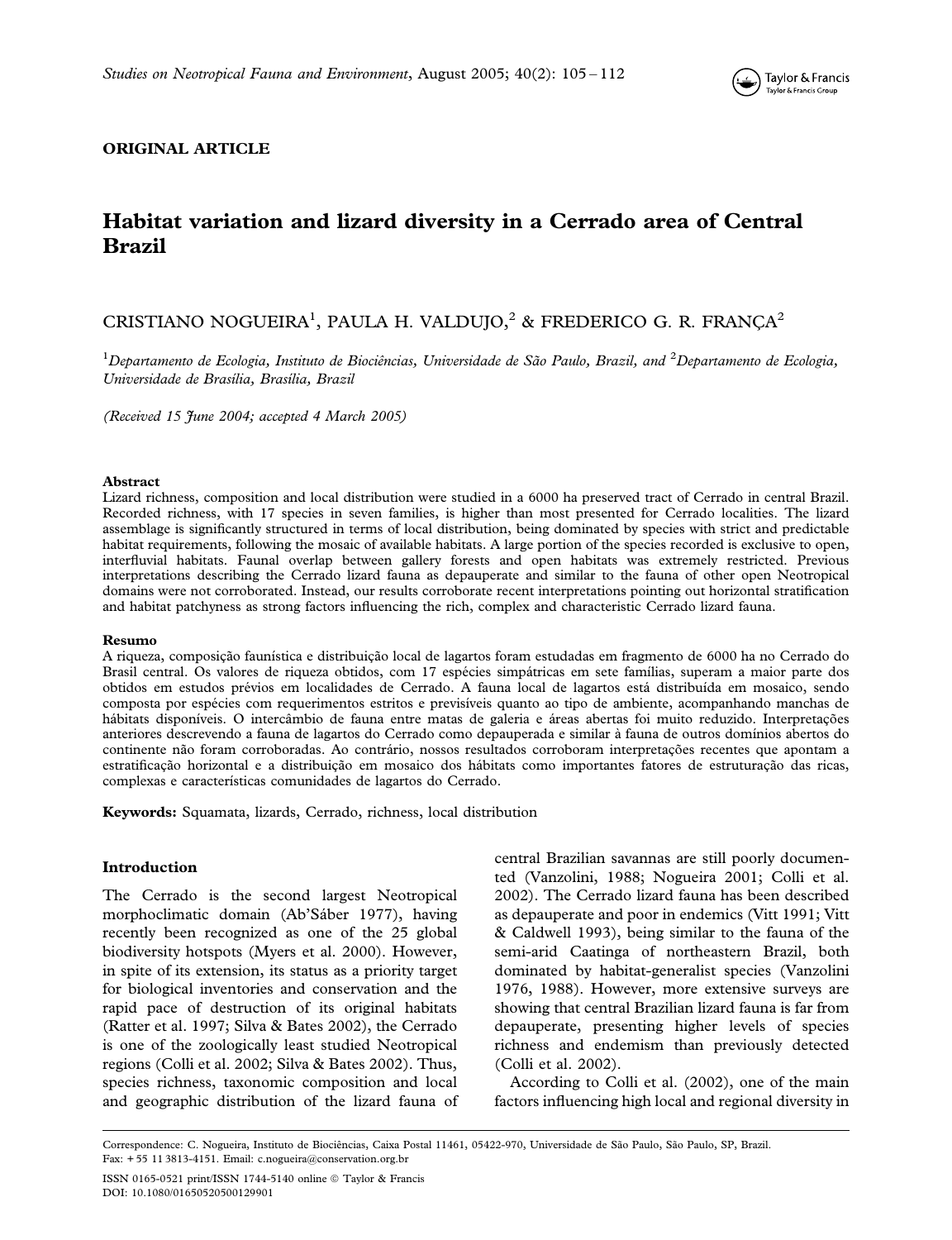the Cerrado herpetofauna is horizontal habitat stratification, with a wide range of different vegetation types (from forests to open grasslands) occurring side by side in the landscape, each harboring a different set of species. However, possible effects of local habitat patchyness on the structure of Cerrado lizard assemblages are still largely unstudied. Moreover, the study of habitat specialization is fundamental to the formulation and testing of hypotheses on speciation scenarios (Vanzolini 1988), evolution of morphological traits such as the relation of limb and tail size to substrate use (Losos et al. 1998; Kohlsdorf et al. 2001) and community evolution (Losos et al. 1998). Finally, such natural history information is also fundamental for the development of conservation strategies (Brooks et al. 1992; Greene 1994; Silva & Bates 2002).

Herein, we present the results of a survey of the lizard fauna of a tract of undisturbed Cerrado in the Brasília region, central Brazil. The aim of this study was to determine the effects of habitat variation on lizard species richness, composition and community structure within this Cerrado tract.

#### Materials and methods

#### Study area

The study was conducted in Área Alfa Cerrado Reserve (AACR, 16°00'S; 47°57'W, 1050 – 1150 m elevation, 6000 ha), a Brazilian Navy training area, 30 km south of Brasília, DF. It is located on the Brasília plateau, a tableland over quartzitic rocks of Precambrian age (RADAM 1982) that is part of the Central Brazilian shield in the core of the Cerrado (Ab'Sa´ber 1977; IBGE 1993). Predominant soil types in the study site are acidic, aluminum-rich red latosols. The climate is type Cwbl in the Köppen classification (RADAM 1982). The relief is dominated by gently-sloping plateaus  $(1100 - 1150 \text{ m})$ , slightly tilted towards central lower areas along the main local drainage, the Saia Velha river. This firstorder tributary of the Paraná river system runs north to south and divides the study area into eastern and western halves. Interfluvial savannas dominate the landscape in the study area. For an updated overview of Cerrado vegetation see Oliveira-Filho and Ratter (2002).

## Sampled habitats

The three main habitat types in the Cerrado domain were sampled in AACR: cerrado grassland (campo sujo and campo cerrado), typical cerrado (cerrado sensu-stricto) and gallery forest. Two sampling units were selected for each of the first two habitat types, one on each side of Saia Velha river. This was not possible for gallery forest because the eastern bank of the river was seasonally flooded. Therefore, both sampling units were located on the western side. Distance between sampling units ranged from 150 (gallery forest) to  $\sim 2000$  m (typical cerrado).

Typical cerrado (CEE and CEW sampling units) has semi-open vegetation with three well-defined layers. The arboreal layer is formed by stunted, contorted, barky trees (with abundant Caryocar brasiliensis, Pterodon emarginatus and Vochysia thyrsoidea), with a semi-closed canopy of up to 6 m. The second layer consists of scattered shrubs and caulescent palms of up to 1 m. The lower layer, denser in gaps left by the arboreal stratum, is formed by clumps of grasses and low (0.5 m) herbs. Arboreal nests and terrestrial mounds of termites and leafcutter ants (Atta spp.) are common, and cavities and burrows are present in the ground. The soil is formed by deep, well-drained, clay-rich, red latosols.

Cerrado grasslands (CGE and CGW) have a sparse arboreal stratum and dense grassy cover, dominated by *Echinolaena inflexa*. Cerrado grasslands in AACR are found surrounding riparian habitats (veredas, wet grasslands, and gallery forests). The grassy/herbaceous layer is dense and welldeveloped. Terrestrial termite mounds and ground burrows are common, as well as leaf-cutter ant (Atta spp.) nests. Deep clay-rich red latosols are the dominant soil type.

Gallery forests  $(GFW1-2)$  form a belt along the drainage. In the study area the width of the gallery forest is  $\sim$  100 m, with sampling units located at least 15 m from the forest edge. These forests include large trees (Copaifera langsdorfii, Hymenaea *courbaril*), forming a closed canopy of  $15-25$  m. The understory is clear, with scattered herbs, ferns, low vines and plantlets. Fallen twigs and logs are abundant. The predominant soil type is dark, humic soil, rich in organic matter and covered by leaf litter.

#### Sampling method

We sampled lizards with pit-fall traps with drift fences (PTDF, Gibbons & Semlitsch 1981; Greenberg et al. 1994) complemented by active searches around PTDF sampling units. We installed a total of 120 pit-fall traps in the six sampling units. In each sampling unit five arrays of four 35 l buckets were installed. Buckets were buried in the ground and connected by a 5 m long x 0.5 m high plastic driftfence (see Gainsbury & Colli 2003). Arrays were placed 15 m apart from each other, along linear transects through homogeneous, undisturbed habitat patches. These traps operated and were checked daily for 259 non-consecutive days, divided into six field trips: 20 October – 25 November 1999; 20 – 27 May 2000; 16 – 23 July 2000; 6 December 2000 – 7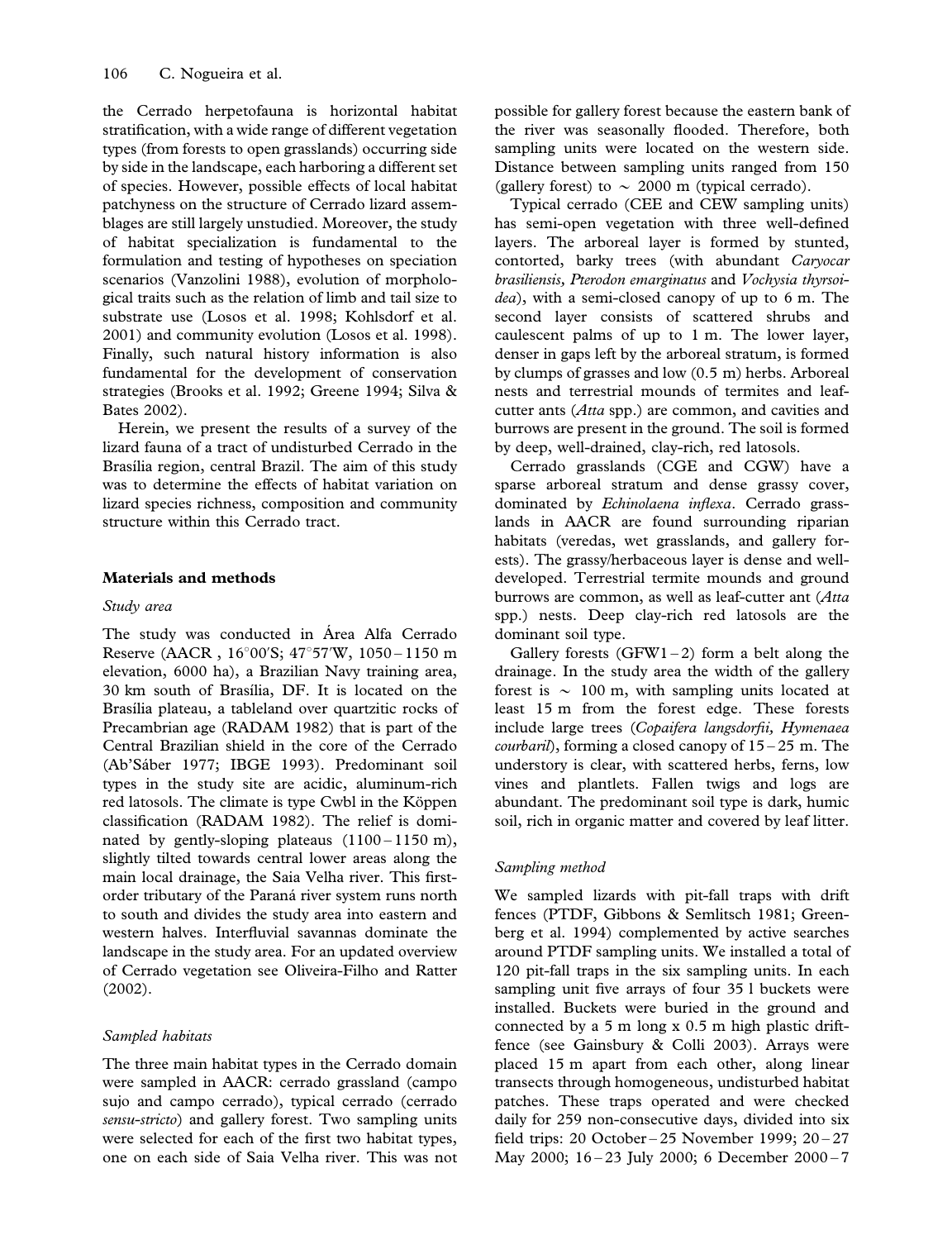January 2001; 23 May – 2 September 2001 and 26 January – 8 February 2002. Total sampling effort was 31 080 bucket-days, 10 360 per habitat type and 5180 per sampling unit. After the end of each field trip, all traps were closed with plastic lids until the next sampling period.

Most lizards were collected and deposited at Coleção Herpetológica da Universidade de Brasília (CHUNB) and Museu de Zoologia da Universidade de São Paulo (MZUSP). After a series of specimens was collected, individuals of abundant species were marked by clipping off the tip of the outermost finger of the right hand, and released at the capture site. Recaptured lizards were not included in the analyses.

#### Data analyses

Due to the heterogeneous nature of Cerrado landscapes, lizard richness was studied in two main spatial scales: biotope scale and landscape scale, or local species richness. To estimate local species richness, evaluate sampling results and allow future comparisons among sites (Soberón & Llorente 1993; Gotelli & Colwell 2001), a species accumulation curve based on number of individuals (Gotelli & Colwell 2001) for the total sampling effort (259 field days, each including 120 buckets plus 0.5 p/h of manual searches; 1000 randomizations of sampling order) was produced using EstimateS 5.0.1 (Colwell 1997). The accuracy of richness estimators was evaluated through comparisons with the known lizard richness for the Brasilia region (Colli et al. 2002; CHUNB and MZUSP collections).

Capture rates in PTDF between wet and dry seasons were compared using a chi-square test. Capture rates between ambush versus active foraging lizards and arboreal/semi-arboreal versus terrestrial/ fossorial lizards (according to data in Colli et al. 2002, except for Mabuya frenata and M. nigropunctata, here considered as semi-arboreal) were compared using a Mann – Whitney U-test. All statistical analyses were performed using Statistica 6.1 (StatSoft 2003), with significance levels set at  $\alpha$  = 0.05.

A cluster analysis of the results in each PTDF sampling unit was performed to compare species composition and abundance in different habitats, using UPGMA as the grouping algorithm and modified Morisita – Horn index as a measure of similarity (see Magurran 1988), using MVSP 3.1 (Kovach 2000). Null model analysis was used to test for non-random patterns of co-occurrence among the lizard species in the six sampling units, using Cscore index, 5.000 iterations, fixed sum constraint in row and columns, in the Co-occurrence module of EcoSim (Gotelli & Entsminger 2001; see similar analyses in Gainsbury & Colli 2003, comparing natural Cerrado isolates in southwestern Amazonia). A multivariate analysis of variance (MANOVA) was performed to test for statistical differences in lizard abundance among different habitat types. A stepwise discriminant analysis of the results in each PTDF array was performed to detect lizard species significantly ( $\alpha = 0.15$ , Tabachnick & Fidell 2001) associated with specific habitat types, with discriminant canonical functions obtained using the PROC DISCRIM procedure of SAS (SAS Institute Inc. 1988).

#### Phylogenetic relations and taxonomic comments

Lizard families were defined according to Estes et al. (1988), with the classification of Iguania following Frost et al. (2001). Ophiodes sp. is an undescribed species widespread in the Cerrado, largely sympatric with O. striatus, according to the revision in Borges-Martins (1998). Enyalius aff. bilineatus is an undescribed species related to E. bilineatus. The composition of the genus Cercosaura follows recent results in Doan (2003).

## **Results**

#### Richness and faunal composition

We captured a total of 232 lizard specimens; 223 in PTDF plus nine during active searches. Voucher specimens collected during the study are listed in Appendix 1. Seventeen lizard species in seven families were recorded (Table I). The species accumulation curve (Figure 1) is past the inflexion point after 80-100 individuals. However, a clear asymptote was not observed, as some rare species were still being recorded close to the end of the sampling period. Most accurate non-parametric local richness estimator, based on comparisons with known richness values for the Brasilia region, was first-order Jacknife  $(23 \pm 2 \text{ lizados}).$ 

No statistical differences (Mann – Whitney U-test;  $n = 16$ ;  $U = 13$ ;  $p = 0.18$ ) were found in capture rates between ambush (Iguania in the studied assemblage) and active foragers (all Scleroglossa). Also no statistical differences were found in capture rates between arboreal/semi-arboreal (Anolis meridionalis, Enyalius aff. bilineatus, Tropidurus spp., Mabuya frenata, M. nigropunctata) and terrestrial/fossorial lizards (all remaining species; Mann – Whitney Utest;  $n = 16$ ;  $U = 25$ ;  $p = 0.81$ ; microhabitat data modified from Colli et al. 2002, see methods). Capture rates did not differ between wet and dry seasons (Mann-Whitney U-test;  $n = 12$ ;  $U = 16$ ;  $p = 0.74$ .

Dominant species were, in order of abundance, Cercosaura ocellata, Micrablepharus atticolus, Anolis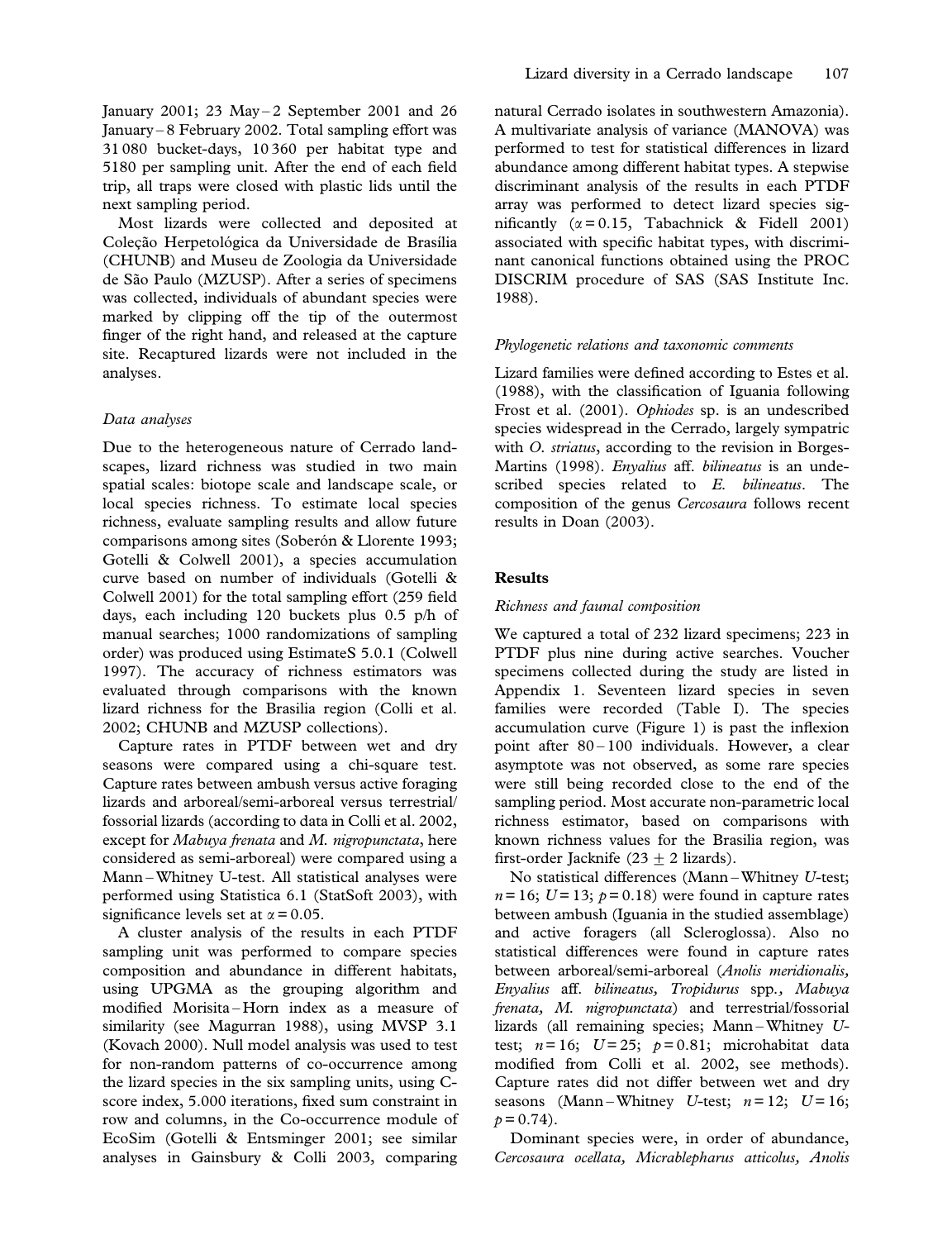Table I. Number of lizards collected in pit-fall traps in each sampling unit and habitat type. (M) Collected manually. This single specimen of Polychrus acutirostris was resting by day on a twig on a bush in cerrado grassland west.

|                                                | $\boldsymbol{n}$ | <b>Cerrado Grassland</b> |              | <b>Typical Cerrado</b> |      | <b>Gallery Forest</b> |                   |
|------------------------------------------------|------------------|--------------------------|--------------|------------------------|------|-----------------------|-------------------|
| <b>Taxon</b>                                   |                  | East                     | West         | East                   | West | West1                 | West <sub>2</sub> |
| <b>IGUANIA</b>                                 |                  |                          |              |                        |      |                       |                   |
| Polychrotidae                                  |                  |                          |              |                        |      |                       |                   |
| Anolis meridionalis Boettger, 1885             | 30               | 10                       | 12           | 5                      | 3    |                       |                   |
| Polychrus acutirostris Spix, 1825 (M)          | 1                |                          | 1            |                        |      |                       |                   |
| Leiosauridae                                   |                  |                          |              |                        |      |                       |                   |
| Enyalius aff. bilineatus                       | 27               |                          |              |                        |      | 10                    | 17                |
| Tropiduridae                                   |                  |                          |              |                        |      |                       |                   |
| Tropidurus itambere Rodrigues, 1987            | 20               |                          | 1            | 11                     | 8    |                       |                   |
| Tropidurus torquatus Wied-Neuwied, 1825        | 4                |                          |              |                        |      | $\mathbf{1}$          | 3                 |
| <b>SCLEROGLOSSA</b>                            |                  |                          |              |                        |      |                       |                   |
| Anguidae                                       |                  |                          |              |                        |      |                       |                   |
| Ophiodes sp.                                   | 2                | $\mathbf{1}$             |              | $\mathbf{1}$           |      |                       |                   |
| Ophiodes striatus Spix, 1824                   | $\overline{c}$   | 1                        |              |                        |      |                       |                   |
| Scincidae                                      |                  |                          |              |                        |      |                       |                   |
| Mabuya dorsivittata Cope, 1862                 | 27               | 10                       | 12           | 2                      |      | 2                     | 1                 |
| Mabuya frenata Cope, 1862                      | 1                |                          |              | $\mathbf{1}$           |      |                       |                   |
| Mabuya nigropunctata (Spix, 1825)              | 1                |                          |              |                        |      |                       | 1                 |
| <b>Teiidae</b>                                 |                  |                          |              |                        |      |                       |                   |
| Ameiva ameiva (Linnaeus, 1758)                 | 7                |                          | 2            | 1                      | 4    |                       |                   |
| Tupinambis duseni Lacèpéde, 1788               | 1                |                          | $\mathbf{1}$ |                        |      |                       |                   |
| Gymnophthalmidae                               |                  |                          |              |                        |      |                       |                   |
| Bachia bresslaui (Amaral, 1935)                | 4                |                          | 3            | -1                     |      |                       |                   |
| Cercosaura ocellata Wagler, 1830               | 47               | 11                       | 12           | 20                     | 4    |                       |                   |
| Cercosaura schreibersii albostrigata (Griffin, | $\mathbf{1}$     | $\mathbf{1}$             |              |                        |      |                       |                   |
| 1917)                                          |                  |                          |              |                        |      |                       |                   |
| Colobosaura modesta (Reinhardt & Lütken,       | 6                |                          |              |                        |      | 3                     | 3                 |
| 1862)                                          |                  |                          |              |                        |      |                       |                   |
| Micrablepharus atticolus Rodrigues, 1996       | 43               | 5                        | 6            | 14                     | 18   |                       |                   |
| Total                                          | 224              | 39                       | 50           | 56                     | 38   | 16                    | 25                |

meridionalis, Mabuya dorsivittata, Enyalius aff. bilineatus and Tropidurus itambere. The dominant lineage, both in abundance and richness, was Gymnophthalmidae, with five sympatric species, two of which are the most frequently captured (Table I). Gekkonids were absent from our samplings, as well as teiids of the Cnemidophorus ocellifer species complex, common in other Cerrado localities (personal obs.). Of all species recorded, only Polychrus acutirostris was not obtained in pit-fall traps (Table I), but captured manually.

## Local distribution

A non-random, structured pattern of habitat use was detected, with an observed C-score index significantly higher than the mean value obtained in 5000 simulated communities (observed: 1.80; mean of simulations: 1.54;  $p < 0.001$ ).

Richness values were highest in cerrado grasslands, followed by typical cerrado and then by gallery forests (Table I). Most lizard species showed remarkable abundance differences among habitat patches (Table I). Anolis meridionalis, Tropidurus itambere, Ameiva ameiva, Bachia bresslaui, Cercosaura

ocellata and Micrablepharus atticolus were only captured in open interfluvial habitats. Of these, Tropidurus itambere and Micrablepharus atticolus were more abundant in arboreal, typical cerrado, whereas Anolis meridionalis was more abundant in open grasslands (Table I). Three species, Enyalius aff. bilineatus, Tropidurus torquatus and Colobosaura modesta, were captured in the gallery forest only. Mabuya dorsivittata (Scleroglossa: Scincidae) was the only lizard found both in open and forested habitats, being however much more common in open habitats. Thus, faunal overlap between forest and open habitats was extremely restricted.

A cluster analysis comparing PTDF results in all six sampling units revealed that similar habitat patches harbor similar lizard assemblages (Figure 2). Thus, although adjacent and structurally similar, interfluvial savannas (cerrado grasslands and typical cerrado) differ in lizard composition and abundance, but form a coherent group of open areas, distinguished from gallery forests. Moreover, relatively distant interfluvial sites on both sides of the main drainage have similar habitat structure and similar lizard faunas. Thus, the lizard assemblage is comprised of habitat specialists following the mosaic of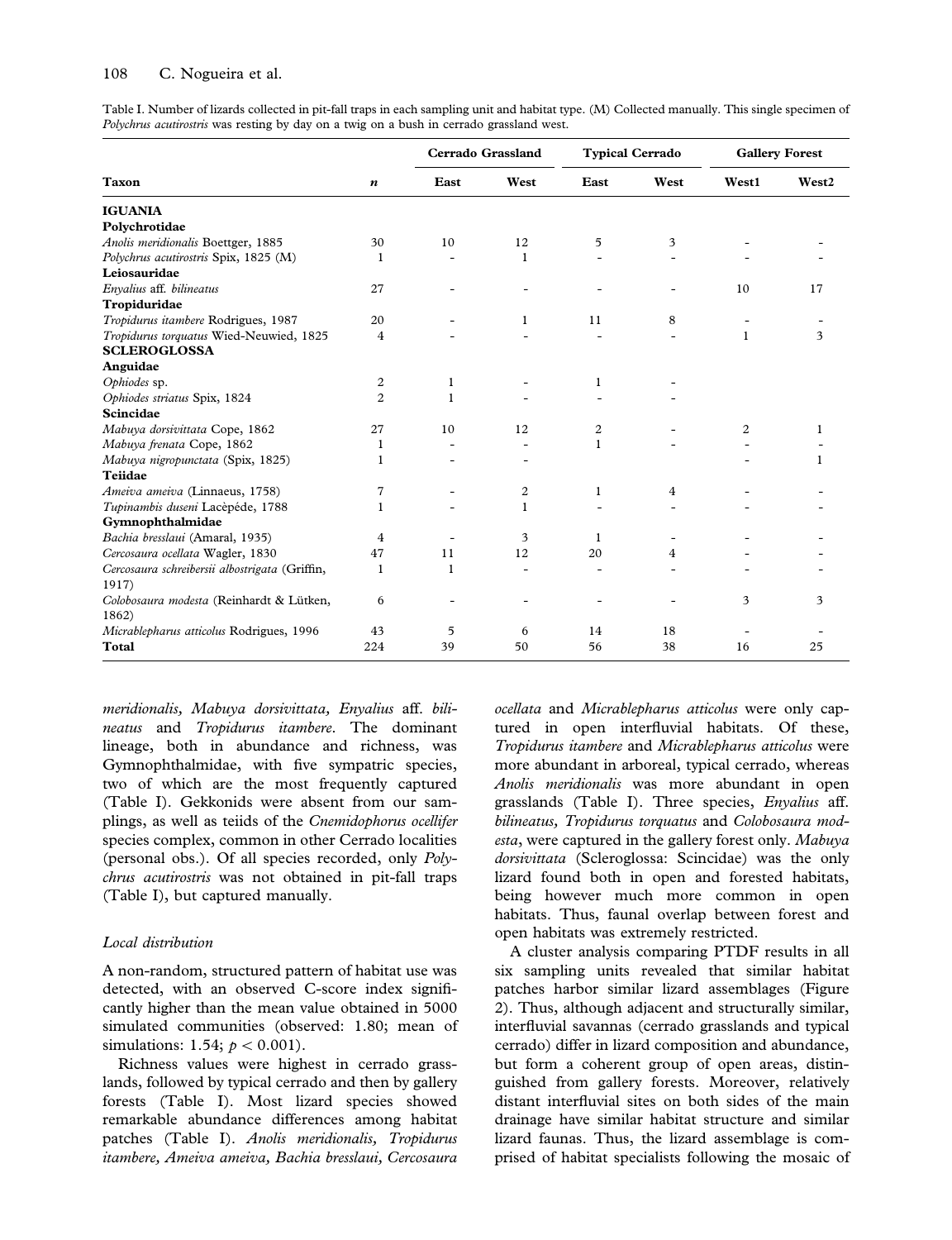

Figure 1. Species accumulation curve based on 1000 randomizations of sampling order of 223 lizards captured in 259 days of field work (pit-fall traps + active searches). Solid dots = mean simulated richness (17)  $\pm$  sd. Crosses = estimated richness (23  $\pm$  2); firstorder Jacknife estimator  $\pm$  sd. Dotted line = Lizard richness for the Brasilia region.



Figure 2. Dendrogram of similarity based on the abundance of lizards in pit-fall traps in each sampling unit. gf, gallery forest; ce, typical cerrado; cg, cerrado grasslands; e, east of the Saia Velha river; w, west of the Saia Velha river.

available habitat types (grasslands; typical cerrado; gallery forest).

Lizard abundance was significantly different among habitat types (MANOVA; Wilk's Lamb $da = 0.07$ ;  $p < 0.001$ ). A stepwise discriminant analysis detected Tropidurus itambere, Enyalius aff. bilineatus, Micrablepharus atticolus and Mabuya dorsivittata as the four species most strongly associated with specific habitat types, in order of decreasing association (Table II). These four species were entered into a canonical discriminant function. The first two canonical variables explained 100% of variation in lizard abundance among the three habitat types (Table III). The first canonical

Table II. Lizard species selected as best predictors of habitat type, according to stepwise discriminant analysis on lizard abundance in three habitat types sampled with pit-fall traps in Área Alfa Cerrado Reserve, central Brazil.

| <b>Species</b>           | <b>Step</b> | F     | P       |
|--------------------------|-------------|-------|---------|
| Tropidurus itambere      |             | 28.21 | < 0.001 |
| Envalius aff. bilineatus | 2           | 21.29 | < 0.001 |
| Micrablepharus atticolus | 3           | 4.27  | 0.03    |
| Mabuya dorsivittata      |             | 2.90  | 0.07    |

Table III. Eigenvalues, percentage of explained variation, coefficient of determination, significance and raw coefficients of the first two canonical variables of discriminant function, based on lizard abundance in different habitat types in Área Alfa Cerrado Reserve, central Brazil.

| <b>Species</b>                         | Canonical<br>coefficient 1 | Canonical<br>coefficient 2 |
|----------------------------------------|----------------------------|----------------------------|
| Eigenvalue                             | 4.56                       | 1.62                       |
| Cumulative explained variation         | 0.74                       | 1.00                       |
| $R^2$                                  | 0.82                       | 0.61                       |
| $\boldsymbol{F}$                       | 16.18                      | 12.94                      |
| P                                      | < 0.0001                   | < 0.0001                   |
| <i>Envalius</i> aff. <i>bilineatus</i> | 0.58                       | 0.66                       |
| Mabuya dorsivittata                    | $-0.03$                    | $-0.46$                    |
| Micrablepharus atticolus               | $-0.53$                    | $-0.06$                    |
| Tropidurus itambere                    | $-0.90$                    | 0.90                       |

discriminant variable (eigenvalue 4.56) explained 74% of variation, describing an abundance gradient between gallery forest-dwelling Enyalius aff. bilineatus (positive coefficient) and remaining species (negative coefficients, Table III), all from interfluvial open areas, and showed highest positive means of scores in gallery forest and lowest, negative means of scores in typical cerrado (Table IV). The second canonical discriminant variable (eigenvalue 1.62) explained 26% of variation, describing an abundance gradient between grassland-dwelling Mabuya dorsivittata and Micrablepharus atticolus (negative coefficient) and Enyalius aff. bilineatus and Tropidurus itambere, (positive coefficient, Table III) from forested or arboreal habitats, with highest, positive means of scores in gallery forest; intermediate, positive means of scores in typical cerrado; and lowest, negative means of scores in cerrado grasslands (Table IV).

#### Discussion

The lizard assemblage at the study site is comprised of species with strict and predictable habitat requirements. Some species were selective even between adjacent interfluvial savannas, such as typical cerrado and cerrado grasslands, which had marked differences in lizard abundance. These findings contrast with descriptions of the Cerrado lizard fauna provided by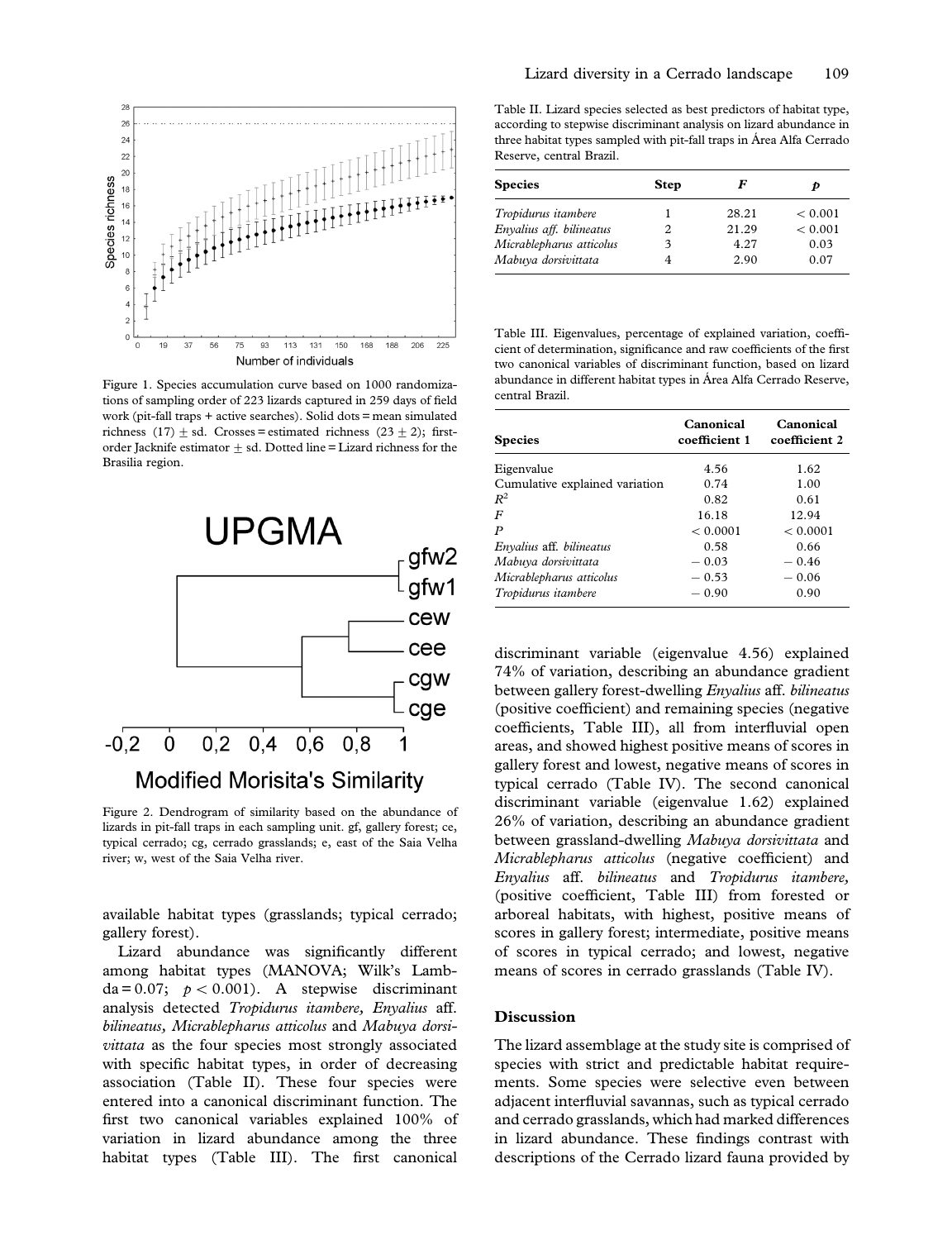Table IV. Means of scores according to the two canonical variables of discriminant function on lizard abundance in pitfall traps in each of the three habitat types in Área Alfa Cerrado Reserve, central Brazil.

| <b>Habitat type</b> |         | Canonical variable Canonical variable |
|---------------------|---------|---------------------------------------|
| Cerrado grassland   | 0.26    | $-1.65$                               |
| Typical Cerrado     | $-2.49$ | 0.73                                  |
| Gallery forest      | 2.48    | 1.01                                  |

Vanzolini (1976, 1988), describing Cerrado lizards as generalist species in terms of habitat use.

The effects of spatial heterogeneity in lizard local distribution have been documented in other continental open areas (Pianka 1966, 1967, 1969). In other open and heterogeneous landscapes, such as the Great Victoria desert, fire history is pointed as a determinant of habitat mosaics and lizard diversity (Pianka 1996). However, the effects of fire in lizard communities in the Cerrado remain largely unstudied (Araújo et al. 1996). Cerrado natural fire regimes may be interpreted either as a causative agent of local habitat distribution or a result of historical and structural differences among habitats (Cole 1986), reflecting differences in fire resistance and tolerance among vegetation types (Ramos-Neto & Pivello 2000; see discussions in Silva & Bates 2002).

The observed pattern of habitat segregation, with different species in different habitat patches, corroborates descriptions provided in Colli et al. (2002), stating that horizontal stratification is one of the main determinants of species richness and distribution of the Cerrado herpetofauna. A recent study of the lizard fauna of Cerrado enclaves in southwestern Amazonia showed that several species are tightly associated with unique ecogeographic features of the landscape, such as grasslands, sandy soils, rock outcrops (Gainsbury & Colli 2003). We interpret the patchy distribution of Cerrado lizard species and the fidelity to specific habitats and microhabitats as the result of accumulated historical, intrinsic differences among lineages in the area (see Cadle & Greene 1993; Vitt et al. 1999, 2003), although alternative hypotheses linked to competitive exclusion, prey abundances, and predation pressure may also be evoked (see review of lizard community evolution in Pianka & Vitt 2003).

The complex nature of the local faunal distribution may in part be responsible for the difficulties in observing or estimating species richness in short to medium-term studies. Not surprisingly, rare lizard species may still be recorded after exhaustive sampling efforts in highly heterogeneous sites (see results for Western Australia in Thompson et al., 2003). Despite the limitations of both observed

richness (Brose et al. 2003; Gotelli & Colwell 2001) and species accumulation curves (see Thompson & Withers 2003; Thompson et al. 2003), our observed and estimated richness values were higher than most previously available for Cerrado localities (Vanzolini 1976; Vitt 1991; Vitt & Caldwell 1993; Gainsbury & Colli 2003; but see Colli et al. 2002).

Due to the heterogeneous nature of the local habitats, some of the 26 lizard species recorded in the Brasilia region (Colli et al. 2002; Nogueira 2001) may be absent from AACR, because of the absence of suitable habitats. However, others that are highly probable to occur there include the gallery forestdwelling Anolis chrysolepis brasiliensis and open habitat lizards Mabuya guaporicola, Kentropyx paulensis and Tupinambis merianae, all present in conservation units of the Cerrado Biosphere Reserve (Phase 1, UN-ESCO 2000) adjacent to the study site (CHUNB and MZUSP collection data; Araújo et al. 1996).

We agree with recent results and interpretations describing Cerrado lizard assemblages as rich faunas, containing  $14 - 26$  species in up to 10 families, being similar to Amazonian assemblages in terms of local diversity (Colli et al. 2002), including different habitat types. However, comparisons between lizard faunal lists, within and outside the Cerrado (see Vitt 1991), may lead to mistaken conclusions due to important differences in sampling effort, area, habitat composition and lizard community attributes (Thompson et al. 2003).

One of the key concerns for lizard diversity studies in the Cerrado is to properly assess both biotope (homogeneous habitat) and local (heterogeneous landscape) species richness patterns. However, most previous descriptions of Cerrado lizard richness and faunal composition were based on limited ecological and distributional data, providing inadequate estimates (Colli et al. 2002) of diversity in this large, poorly studied, ancient (Ratter et al. 1997) and highly threatened Neotropical region (Ratter et al. 1997; Silva & Bates 2002). Further studies in different Cerrado localities, using comparable sampling methods, should provide information on whether the highly predictable local distributional patterns observed at AACR remain valid for different Cerrado regions, containing other species pools, different habitat compositions and subject to different evolutionary histories.

## Acknowledgments

We thank Guarino R. Colli (CHUNB) and Hussam E. D. Zaher (MZUSP) for access to specimens under their care. IBAMA allowed the collection of specimens. The Brazilian Navy kindly allowed access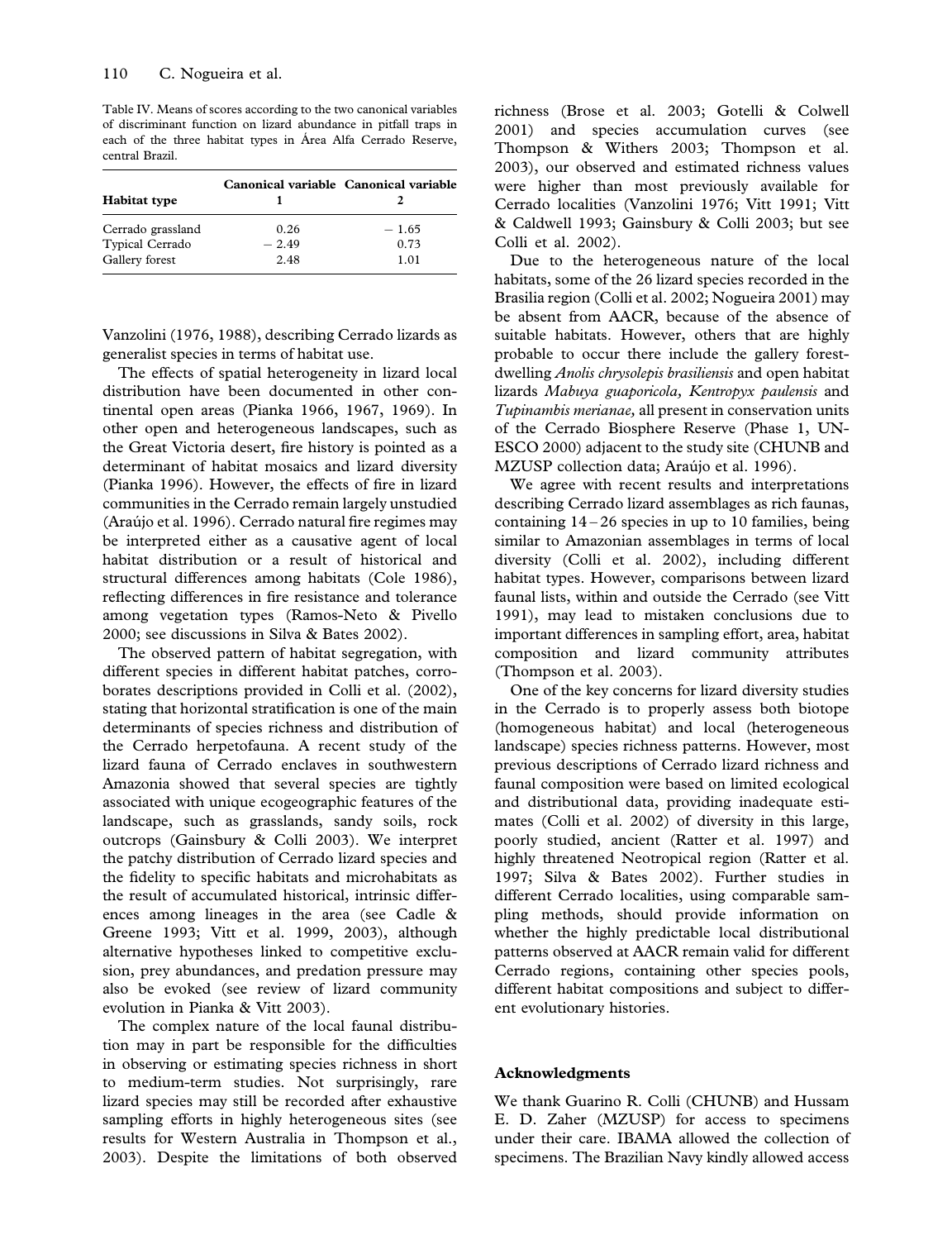to the study site. We also acknowledge their effort in keeping Area Alfa well preserved for over 40 years, despite the accumulating pressure due to the growth of urban areas around Brasilia. Guarino R. Colli, Miguel T. Rodrigues, Ricardo J. Sawaya, Anne Zillikens, William E. Magnusson and Laurie Vitt read and significantly improved earlier drafts of the manuscript. Ana Paula Carmignotto gave valuable help in the field. This work is part of the project Répteis Squamata do Cerrado: Diversidade e Conservação, funded by Conservation International -Brazil. FAPESP provided fellowships to the senior author.

#### References

- Ab'Sáber AN. 1977. Os domínios morfoclimáticos da América do Sul: primeira aproximação. Geomorfologia 52:1-22.
- Araújo AFB, Costa EMM, Oliveira RF, Ferrari K, Simori MF, Pires ORJ. 1996. Efeitos de queimadas na fauna de lagartos do Distrito Federal. In: Miranda HS, Saito CH, Dias BFS, editors. Impactos de Queimadas em Áreas de Cerrado e Restinga, Brasília: Edunb. pp. 148 – 160.
- Borges-Martins M. 1998. Revisão taxonômica e sistemática filogenética do gênero Ophiodes Wagler, 1828 (Sauria, Anguidae, Diploglossinae). PhD dissertation, Pontificia Universidade Católica do Rio Gande do Sul, Porto Alegre:
- Brooks DR, Mayden RL, McLennan DA. 1992. Phylogeny and biodiversity: conserving our evolutionary legacy. Trends in Ecology and Evolution 7:55 – 59.
- Brose U, Martinez MD, Williams RJ. 2003. Estimating species richness: sensitivity to sample coverage and insensitivity to spatial patterns. Ecology 84:2364 – 2377.
- Cadle JE, Greene HW. 1993. Phylogenetic patterns, biogeography and ecological structure of Neotropical snake assemblages. In: Ricklefs RE, Schluter D, editors. Species diversity in ecological communities. Chicago: University of Chicago Press. pp. 281 – 293.
- Cole MM. 1986. The Savannas: Biogeography and Geobotany. London: Academic Press,
- Colli GR, Bastos RP, Araújo AFB. 2002. The character and dynamics of the Cerrado Herpetofauna. In: Oliveira PS, Marquis RJ, editors. The Cerrados of Brazil: ecology and natural history of a neotropical savanna, New York: Columbia University Press. pp. 223 – 241.
- Colwell RK. 1997. EstimateS: Statistical estimation of species richness and shared species from samples. Version 5 (online). Available: http://viceroy.eeb.uconn.edu/estimates.
- Doan TM. 2003. A new phylogenetic classification for the Gymnophthalmid genera Cercosaura, Pantodactylus and Prionodactylus (Reptilia: Squamata). Zoological Journal of the Linnean Society 137:101 – 115.
- Estes R, de Queiroz K, Gauthier J. 1988. Phylogenetic relationships within Squamata. In: Estes R, Pregill G, editors. Phylogenetic relationships of the lizard families. Essays commemorating Charles L. Camp, Stanford: California, Stanford University Press. pp. 119-281.
- Frost DR, Etheridge R, Janies D, Titus TA. 2001. Total evidence, sequence alignment, evolution of polychrotid lizards, and a reclassification of the Iguania (Squamata: Iguania). American Museum Novitates 3343:1 – 38.
- Gainsbury AM, Colli GR. 2003. Lizard assemblages from natural Cerrado enclaves in southwestern Amazonia: The role of stochastic extinctions and isolation. Biotropica 35:503 – 519.
- Gibbons JW, Semlitsch RD. 1981. Terrestrial drift fences with pitfall traps: An effective technique for quantitative sampling of animal populations. Brimleyana  $7: 1-16$ .
- Gotelli N, Colwell RK. 2001. Quantifying biodiversity: procedures and pitfalls in the measurement and comparison of species richness. Ecology Letters 2001:379 – 391.
- Gotelli NJ, Entsminger GL. 2001. EcoSim: Null models software for ecology (online). Available at: http://homepages.together. net/gentsmin/ecosim.htm.
- Greenberg CH, Neary DG, Harris LD. 1994. A comparison of herpetofaunal sampling effectiveness of pit-fall, single ended, and double ended funnel traps used with drift fences. Journal of Herpetology 28:319 – 324.
- Greene HW. 1994. Systematics and natural history, foundations for understanding and conserving biodiversity. American Zoologist 34:48 – 56.
- IBGE. 1993. Mapa de vegetação do Brasil, 2nd ed. Rio de Janeiro: Fundação Instituto Brasileiro de Geografia e Estatística.
- Kohlsdorf T, Garland T, Jr, Navas CA. 2001. Limb and tail lengths in relation to substrate usage in Tropidurus lizards. Journal of Morphology 248:151 – 164.
- Kovach WL. 2000. MVSP A multi-variate statistical package for Windows, version 3.1. Penthraeth: Kovach Computing Services,
- Losos JB, Jackman TR, Larson A, de Queiroz K, Rodríguez-Schettino L. 1998. Contingency and determinism in replicated adaptive radiations of island Lizards. Science 279:2115 – 2118.
- Magurran AE. 1988. Ecological diversity and its measurement. London: Croom Helm Ltd. 179 pp.
- Myers N, Mittermeier RA, Mittermeier CG, Fonseca GAB, Kent J. 2000. Biodiversity hotspots for conservation priorities. Nature 403:853 – 858.
- Nogueira C. 2001. New records of squamate reptiles in Central Brazilian Cerrado II. Brasília region. Herpetological Review 32:285 – 287.
- Oliveira-Filho AT, Ratter JA. 2002. Vegetation physiognomies and woody flora of the Cerrado biome. In: Oliveira PS, Marquis RJ, editors. The Cerrados of Brazil: ecology and natural history of a neotropical savanna, New York: Columbia University Press. pp. 91 – 120.
- Pianka ER. 1966. Convexity, desert lizards and spatial heterogeneity. Ecology 47:1055 – 1059.
- Pianka ER. 1967. On lizard species diversity: North American flatland deserts. Ecology 48:333 – 351.
- Pianka ER. 1969. Habitat specificity, speciation, and species density in Australian desert lizards. Ecology 50:498 – 502.
- Pianka ER. 1996. Long-term changes in Lizard assemblages in the Great Victoria Desert: Dynamic habitat mosaics in response to wildfires. In: Cody ML, Smallwood JA, editors. Long-term studies of vertebrate communities. New York: Academic Press. pp. 191 – 215.
- Pianka ER, Vitt LJ. 2003. Lizards: Windows to the evolution of diversity. Berkeley: University of California Press, 346 pp.
- RADAM. 1982. Projeto RadamBrasil levantamento de recursos naturais. Folha SD. 23. Brasília:
- Ramos-Neto MB, Pivello VR. 2000. Lightning fires in a Brazilian savanna national park: rethinking management strategies. Environmental Management 26:675 – 684.
- Ratter JA, Ribeiro JF, Bridgewater S. 1997. The Brazilian Cerrado vegetation and threats to its biodiversity. Annals of Botany 80:223 – 230.
- SAS Institute Inc. 1988. SAS/STAT User's Guide, Release 6.03 Edition. Cary, North Carolina: SAS Institute Inc., 1028 pp.
- Silva JMC, Bates JM. 2002. Biogeographic patterns and Conservation in the South American Cerrado: A Tropical Savanna Hotspot. BioScience 52:225 – 233.
- Soberón JM, Llorente JB. 1993. The use of species accumulation functions for the prediction of species richness. Conservation Biology 7:480 – 488.